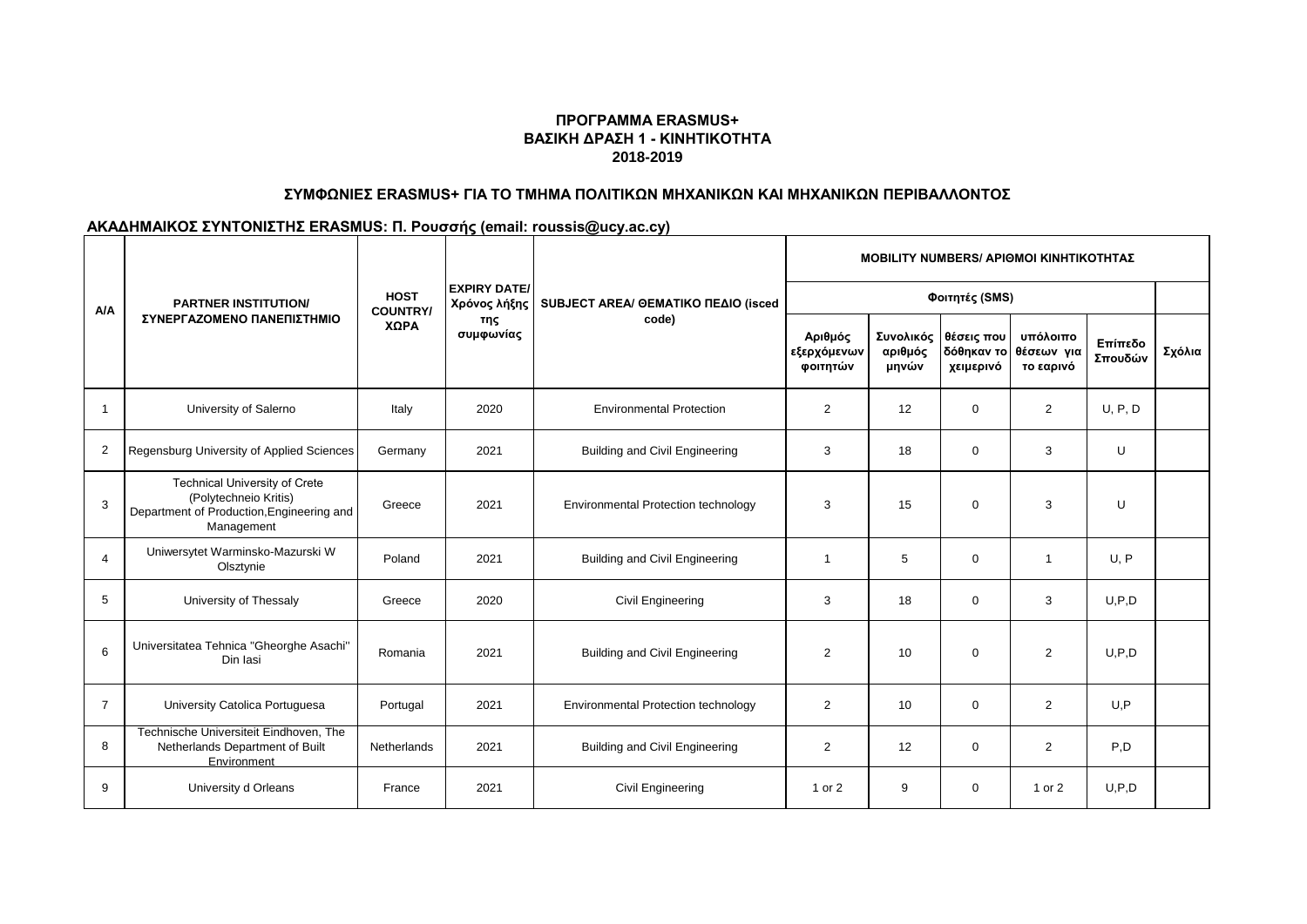## **ΠΡΟΓΡΑΜΜΑ ERASMUS+ ΒΑΣΙΚΗ ΔΡΑΣΗ 1 - ΚΙΝΗΤΙΚΟΤΗΤΑ 2018-2019**

# **ΣΥΜΦΩΝΙΕΣ ERASMUS+ ΓΙΑ ΤΟ ΤΜΗΜΑ ΠΟΛΙΤΙΚΩΝ ΜΗΧΑΝΙΚΩΝ ΚΑΙ ΜΗΧΑΝΙΚΩΝ ΠΕΡΙΒΑΛΛΟΝΤΟΣ**

## **ΑΚΑΔΗΜΑΙΚΟΣ ΣΥΝΤΟΝΙΣΤΗΣ ERASMUS: Π. Ρουσσής (email: roussis@ucy.ac.cy)**

| A/A | <b>PARTNER INSTITUTION/</b><br>ΣΥΝΕΡΓΑΖΟΜΕΝΟ ΠΑΝΕΠΙΣΤΗΜΙΟ                                            | <b>HOST</b><br><b>COUNTRY/</b> | <b>EXPIRY DATE/</b><br>Χρόνος λήξης<br>της<br>συμφωνίας | SUBJECT AREA/ GEMATIKO ΠΕΔΙΟ (isced<br>code) | <b>MOBILITY NUMBERS/ APIOMOI KINHTIKOTHTAΣ</b> |                  |                                   |                                                |                    |        |
|-----|------------------------------------------------------------------------------------------------------|--------------------------------|---------------------------------------------------------|----------------------------------------------|------------------------------------------------|------------------|-----------------------------------|------------------------------------------------|--------------------|--------|
|     |                                                                                                      |                                |                                                         |                                              | Φοιτητές (SMS)                                 |                  |                                   |                                                |                    |        |
|     |                                                                                                      | ΧΩΡΑ                           |                                                         |                                              | Αριθμός<br>εξερχόμενων<br>φοιτητών             | αριθμός<br>μηνών | Συνολικός θέσεις που<br>χειμερινό | υπόλοιπο<br>δόθηκαν το θέσεων για<br>το εαρινό | Επίπεδο<br>Σπουδών | Σχόλια |
| 10  | Budapest University of Technology and<br>Economics                                                   | Hungary                        | 2021                                                    | <b>Building and Civil Engineering</b>        | $\mathcal{P}$                                  | 5<br>5<br>8      | $\mathbf 0$                       | 1<br>1<br>$\mathcal{D}$                        | u<br>P<br>D.       |        |
| 11  | University of Portsmouth                                                                             | <b>UK</b>                      | 2021                                                    | <b>Building and Civil Engineering</b>        |                                                |                  |                                   |                                                |                    |        |
| 12  | <b>Technical University of Crete</b><br>(Environmental)                                              | Greece                         | 2021                                                    | Environmental Protection technology          | 1                                              | 10               | $\mathbf 0$                       | $\mathbf{1}$                                   | U, P               |        |
| 13  | Aristotle University of Thessaloniki                                                                 | Greece                         | 2020                                                    | Building and civil engineering               | $\overline{2}$                                 | 10               | $\overline{1}$                    | 1                                              | U, P, D            |        |
| 14  | <b>Technical University of Crete</b><br>(Polytechneio Kritis)<br>School of Architectural Engineering | Greece                         | 2021                                                    | Building and civil engineering               | 1                                              | 5                | $\mathbf 0$                       | $\mathbf{1}$                                   | D                  |        |
| 15  | Lublin University of Technology                                                                      | Poland                         | 2021                                                    | <b>Building and Civil Engineering</b>        | $\overline{1}$                                 | 6                | $\mathbf 0$                       | $\mathbf{1}$                                   | U                  |        |
| 16  | Universita Degli Studu di Genova                                                                     | Italy                          | 2021                                                    | <b>Building and Civil Engineering</b>        | 1                                              | 6<br>6           | $\mathbf 0$                       | $\mathbf{1}$                                   | P<br>D             |        |
| 17  | Aristotle University of Thessaloniki                                                                 | Greece                         | 2021                                                    | Environmental Protection technology          | $\overline{2}$                                 | 10               | $\mathbf 0$                       | $\overline{2}$                                 | P                  |        |